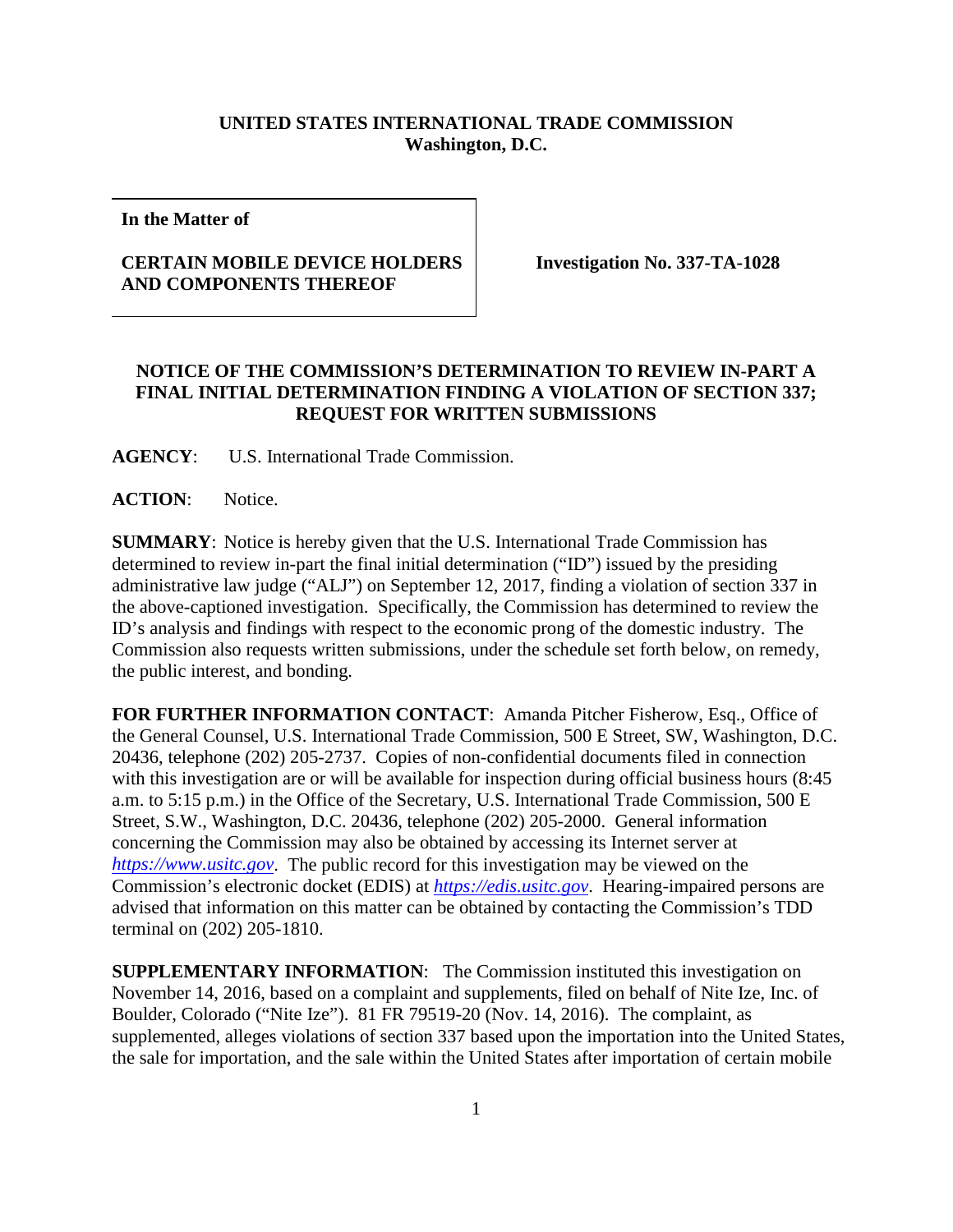device holders and components thereof by reason of infringement of certain claims of U.S. Patent No. 8,602,376 ("the '376 patent"), U.S. Patent No. 8,870,146 ("the '146 patent"), U.S. Patent No. D734,746 ("the '746 patent"), and U.S. Patent No. D719,959 ("the '959 patent"). The complaint further alleges that an industry in the United States exists as required by subsection (a)(2) of section 337. The Commission's notice of investigation named the following respondents: REXS LLC of Lewes, Delaware; Spinido, Inc. of Brighton, Colorado; Guangzhou Kuaguoyi E-commerce Co., Ltd. d/b/a Kagu Culture ("Kagu Culture") of Baiyum, China; Sunpauto Co., Ltd. of Kowloon, Hong Kong; Shenzhen Topworld Technology Co. d/b/a IdeaPro ("IdeaPro") of Hong Kong, Hong Kong; Ninghuaxian Wangfulong Chaojishichang Youxian Gongsi, Ltd., d/b/a EasybuyUS of Shanghai, China; Chang Lee d/b/a Frentaly of Duluth, Georgia; Trendbox USA LLC d/b/a Trendbox ("Trendbox") of Scottsdale, Arizona; Tenswall d/b/a Shenzhen Tenswall International Trading Co. of La Puente, California; Luo Jieqiong d/b/a Wekin of Chang Sha, China; Pecham d/b/a Baichen Technology Ltd. of Wan Chai, Hong Kong; Cyrift d/b/a Guangzhou Sunway Ecommerce LLC. of Guangzhou, China; Rymemo d/b/a Global Box, LLC of Dunbar, Pennsylvania; Yuan I d/b/a Bestrix of Hubei, China; Zhongshan Feiyu Hardware Technology Co., Ltd d/b/a YouFo ("YouFo") of ZhongShan City, China; and Shenzhen Youtai Trade Company Limited, d/b/a NoChoice; Luo, Qiben, d/b/a Lita International Shop of Nanshan; Shenzhen New Dream Technology Co., Ltd., d/b/a Newdreams ("Newdreams"); Shenznen Gold South Technology Co., Ltd. d/b/a Baidatong; Wang Zhi Gang d/b/a IceFox ("Icefox"); Dang Yuya d/b/a Sminiker; Lin Zhen Mei d/b/a Anson ("Anson"); Wu Xuying d/b/a Novoland; Shenzhen New Dream Sailing Electronic Technology Co., Ltd. d/b/a MegaDream; Tontek d/b/a Shenzhen Hetongtai Electronics Co., Ltd.; Scotabc d/b/a ShenChuang Optoelectronics Technology Co., Ltd.; Zhiping Zhou d/b/a Runshion; Huijukon d/b/a Shenzhen Hui Ju Kang Technology Co. Ltd.; Barsone d/b/a Shenzhen Senweite Electronic Commerce Ltd.; Oumeiou d/b/a Shenzhen Oumeiou Technology Co., Ltd. ("Oumeiou"); Grando d/b/a Shenzhen Dashentai Network Technology Co., Ltd.; Shenzhen Yingxue Technology Co., Ltd. ("Shenzhen Yingxue"); Shenzhen Longwang Technology Co., Ltd., d/b/a LWANG; Hu Peng d/b/a AtomBud; Wang Guoxiang d/b/a Minse ("Minse") all of Shenzhen, China. The Office of Unfair Import Investigations ("OUII") was named as a party to the investigation.

Global Box, LLC and Chang Lee d/b/a Frentaly were terminated on the basis of a consent order. Commission Notice (March 21, 2017); Commission Notice (May 15, 2017). Barsone d/b/a Shenzhen Senweite Electronic Commerce Ltd., Shenzhen Youtai Trade Company Limited, d/b/a NoChoice, Ninghuaxian Wangfulong Chaojishichang Youxian Gongsi, Ltd., d/b/a EasybuyUS, Shenzhen Gold South Technology Co., Ltd. d/b/a Baidatong, Cyrift d/b/a Guangzhou Sunway E-Commerce LLC, Hu Peng d/b/a AtomBud, Grando d/b/a Shenzhen Dashentai Network Technology Co., Ltd., Huijukon d/b/a Shenzhen Hui Ju Kang Technology Co. Ltd., Luo, Qiben, d/b/a Lita International Shop, Shenzhen New Dream Sailing Electronic Technology Co., Ltd. d/b/a MegaDream, Spinido Inc., Dang Yuya d/b/a Sminiker, and Yuan I d/b/a Bestrix were terminated because service could not be effected. Commission Notice (June 13, 2017). The remaining respondents were previously found in default (collectively, "the Defaulting Respondents"). Commission Notice (May 26, 2017). In addition, the '746 and '959 patents were previously terminated from the investigation. Commission Notice (July 28, 2017).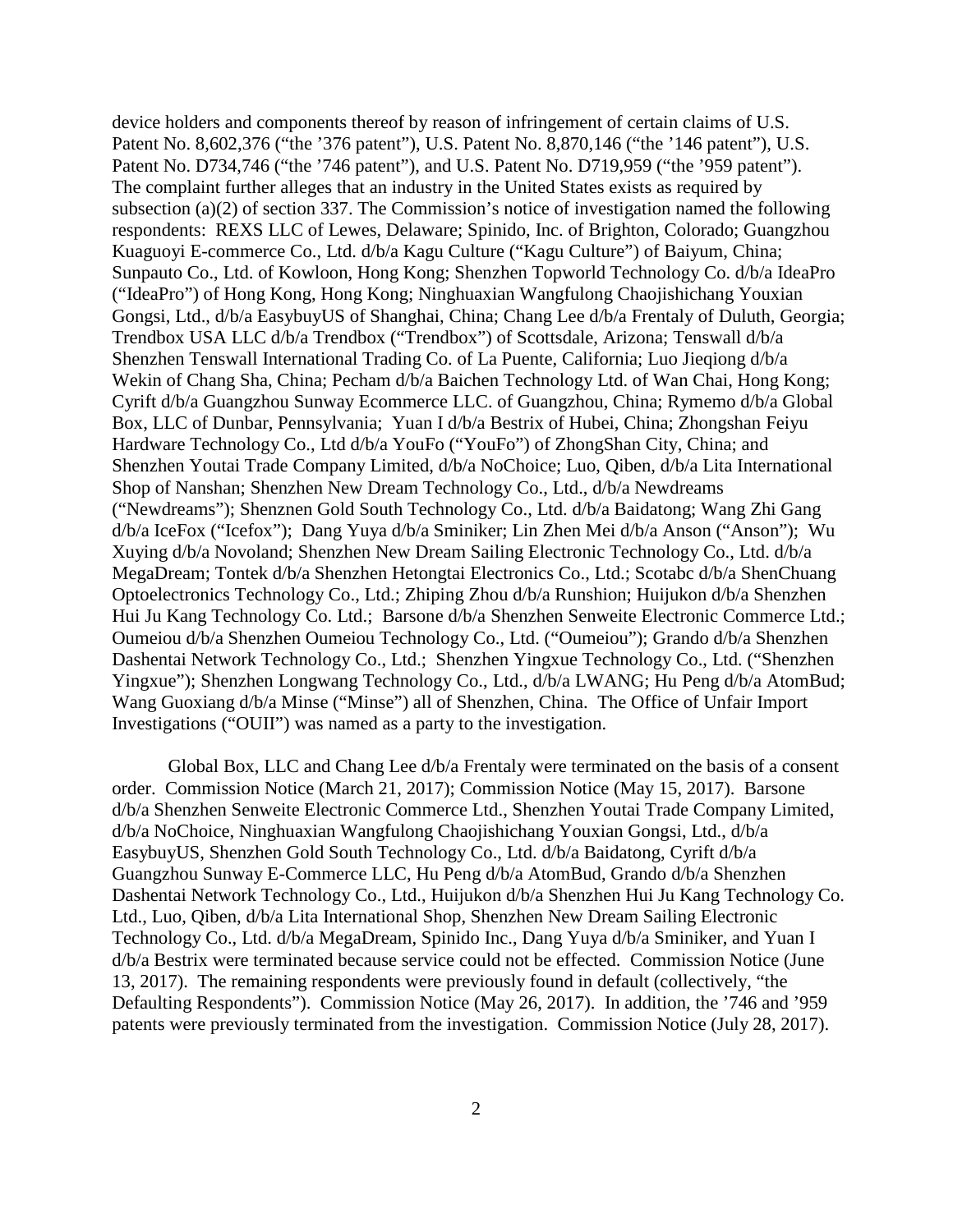On May 18, 2017, Nite Ize filed a Motion for Summary Determination of Violation by the Defaulting Respondents and for a Recommended Determination on Remedy and Bonding, Including Issuance of a General Exclusion Order, Limited Exclusion Orders, and Cease and Desist Orders. On June 16, 2017, the ALJ issued Order No. 14 granting in-part Nite Ize's motion for summary determination. The Commission determined not to review that ID. Commission Notice (July 14, 2017).

On September 12, 2017, the ALJ issued his final ID finding a violation of section 337 of the Tariff Act of 1930, 19 U.S.C. § 1337. On the same day, the ALJ issued his Recommended Determination on Remedy and Bonding. No petitions for review were filed.

The Commission has determined to review the subject ID in-part. Specifically, the Commission has determined to review the ID's analysis and findings with respect to the economic prong of the domestic industry requirement. The Commission does not request any submissions on the issue under review.

In connection with the final disposition of this investigation, the Commission may (1) issue an order that could result in the exclusion of the subject articles from entry into the United States, and/or (2) issue one or more cease and desist orders that could result in the respondent(s) being required to cease and desist from engaging in unfair acts in the importation and sale of such articles. Accordingly, the Commission is interested in receiving written submissions that address the form of remedy, if any, that should be ordered. If a party seeks exclusion of an article from entry into the United States for purposes other than entry for consumption, the party should so indicate and provide information establishing that activities involving other types of entry either are adversely affecting it or likely to do so. For background, *see Certain Devices for Connecting Computers via Telephone Lines*, Inv. No. 337-TA-360, USITC Pub. No. 2843 (Dec. 1994) (Comm'n Op.). In particular, the written submissions should address any request for a cease and desist order in the context of recent Commission opinions, including those in *Certain Arrowheads with Deploying Blades and Components Thereof and Packaging Therefor*, Inv. No. 337-TA-977, Comm'n Op. (Apr. 28, 2017) and *Certain Electric Skin Care Devices, Brushes and Chargers Therefor, and Kits Containing the Same*, Inv. No. 337-TA-959, Comm'n Op. (Feb. 13, 2017). Specifically, if Complainant seeks a cease and desist order against a defaulting respondent, the written submissions should respond to the following requests:

(1) Please identify with citations to the record any information regarding commercially significant inventory in the United States as to each respondent against whom a cease and desist order is sought. If Complainant also relies on other significant domestic operations that could undercut the remedy provided by an exclusion order, please identify with citations to the record such information as to each respondent against whom a cease and desist order is sought.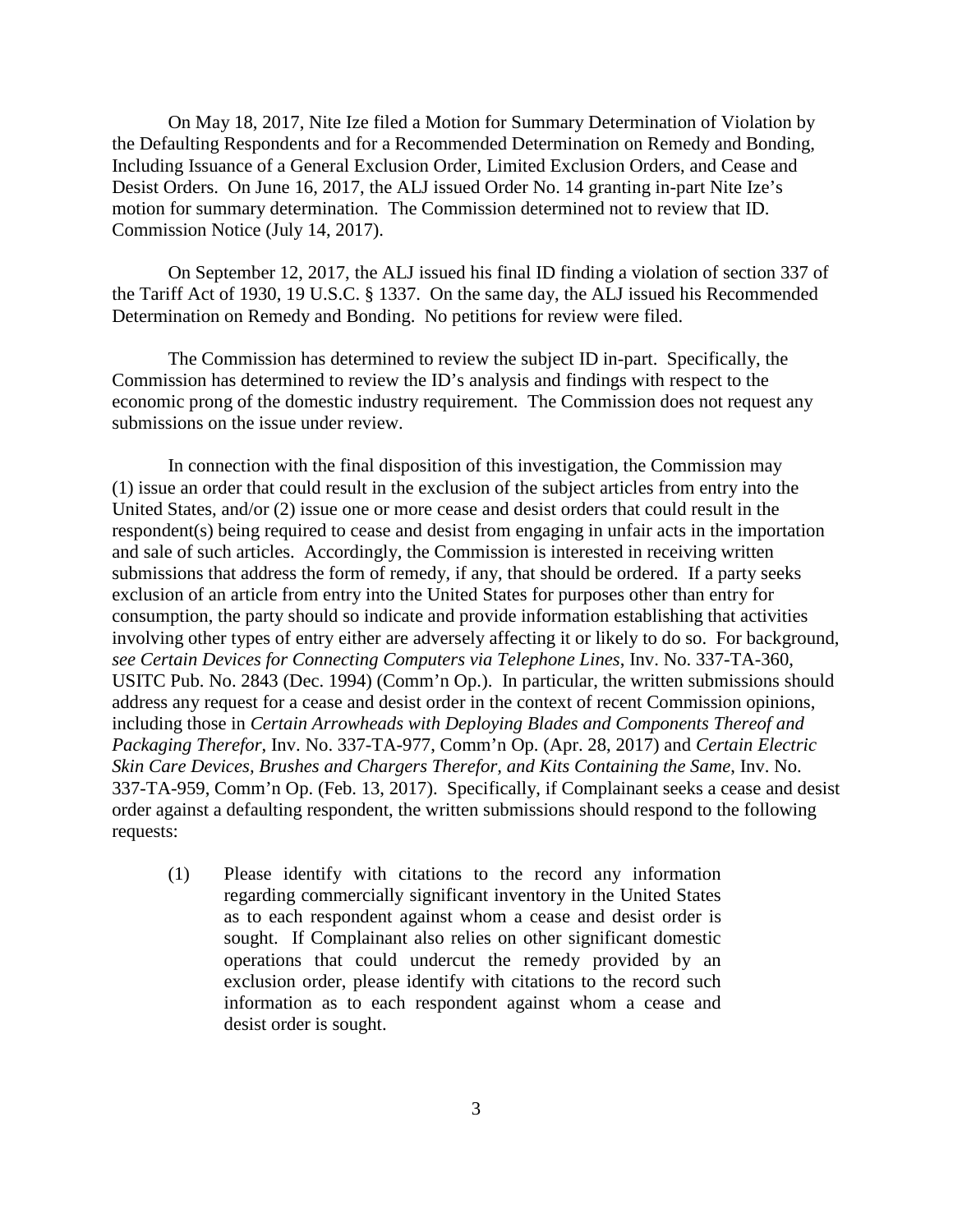(2) In relation to the infringing products, please identify any information in the record, including allegations in the pleadings, that addresses the existence of any domestic inventory, any domestic operations, or any sales-related activity directed at the United States for each respondent against whom a cease and desist order is sought.

If the Commission contemplates some form of remedy, it must consider the effects of that remedy upon the public interest. The factors the Commission will consider include the effect that an exclusion order and/or cease and desist orders would have on (1) the public health and welfare, (2) competitive conditions in the U.S. economy, (3) U.S. production of articles that are like or directly competitive with those that are subject to investigation, and (4) U.S. consumers. The Commission is therefore interested in receiving written submissions that address the aforementioned public interest factors in the context of this investigation.

If the Commission orders some form of remedy, the U.S. Trade Representative, as delegated by the President, has 60 days to approve or disapprove the Commission's action. *See*  Presidential Memorandum of July 21, 2005, 70 FR 43251 (July 26, 2005). During this period, the subject articles would be entitled to enter the United States under bond, in an amount determined by the Commission and prescribed by the Secretary of the Treasury. The Commission is therefore interested in receiving submissions concerning the amount of the bond that should be imposed if a remedy is ordered.

**WRITTEN SUBMISSIONS**: Each party's written submission must be filed no later than close of business on Thursday, November 30, 2017. Reply submissions must be filed no later than the close of business on Thursday, December 7, 2017. No further submissions on these issues will be permitted unless otherwise ordered by the Commission.

Persons filing written submissions must file the original document electronically on or before the deadlines stated above and submit 8 true paper copies to the Office of the Secretary by noon the next day pursuant to Commission Rule 210.4(f), 19 C.F.R. 210.4(f). Submissions should refer to the investigation number ("Inv. No. 337-TA-1028") in a prominent place on the cover page and/or the first page. (*See* Handbook for Electronic Filing Procedures, [https://www.usitc.gov/secretary/documents/handbook\\_on\\_filing\\_procedures.pdf](https://www.usitc.gov/secretary/documents/handbook_on_filing_procedures.pdf) ). Persons with questions regarding filing should contact the Secretary, (202) 205-2000.

Any person desiring to submit a document to the Commission in confidence must request confidential treatment. All such requests should be directed to the Secretary to the Commission and must include a full statement of the reasons why the Commission should grant such treatment. *See* 19 CFR 201.6. Documents for which confidential treatment by the Commission is properly sought will be treated accordingly. All information, including confidential business information and documents for which confidential treatment is properly sought, submitted to the Commission for purposes of this Investigation may be disclosed to and used: (i) by the Commission, its employees and Offices, and contract personnel (a) for developing or maintaining the records of this or a related proceeding, or (b) in internal investigations, audits,